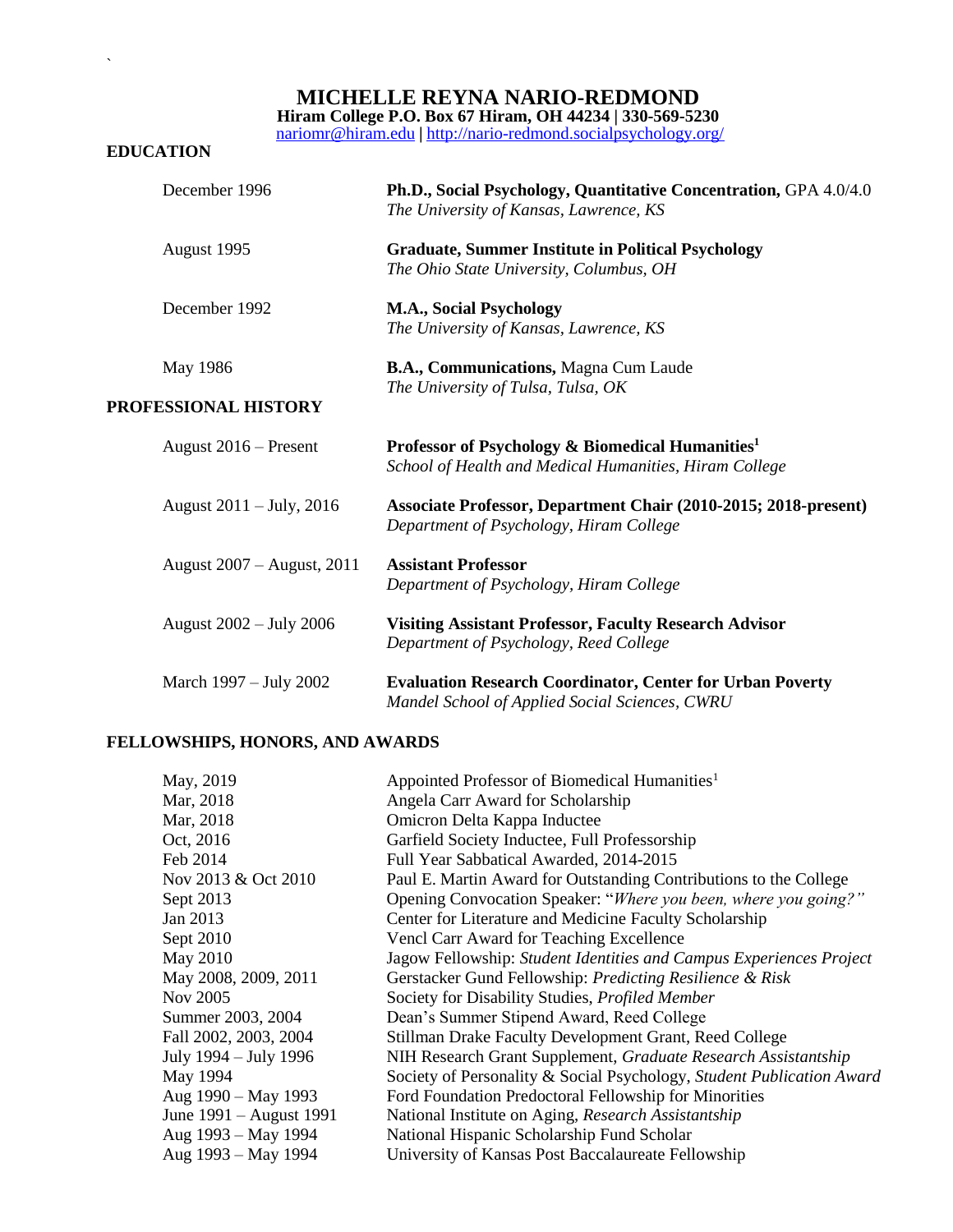# **PROFESSIONAL OBJECTIVE**

To contribute to a policy, research, and teaching agenda that increases access to higher education, reduces achievement gaps between advantaged and disadvantaged groups, and promotes social justice, building on my interdisciplinary training in social psychology, stereotyping and prejudice, disability studies, communication and program evaluation, and working collaboratively to translate, disseminate and implement evidence-based practices for reducing prejudice and increasing social justice.

# **ADMINSTRATIVE LEADERSHIP EXPERIENCE**

**Faculty Chair, Hiram College (2015-2017).** For two years, I served as representative of the faculty to the President, Dean, College Executive Steering Committee, and Board of Trustees. In this capacity, I communicate faculty and college-wide interests to and from the President's Cabinet. I worked to build coalitions, and gathered institutional data to re-evaluate faculty time use, workload distribution, and scheduling conflicts. I initiated a task force to develop alternative scheduling proposals through a shared governance process, developed agendas for college assemblies, chaired faculty meetings, and provisioned professional development workshops on inclusive pedagogy. I chaired the Faculty and Academic Coherence work group for strategic planning (2016-2017), and submitted a white paper of findings and recommendations on the mission-alignment of academic programs, and the sustainability of faculty resources, compensation, evaluation and development structures.

**Department Chair, Hiram College (2010-2015; 2018-present).** While still a junior faculty member, I was appointed Chair of the Psychology Department where I represented my colleagues' interests, promoted their professional development, and advocated for internal and external resources. I have developed assessment plans and curriculum mapping and evaluated student outcomes relative to major objectives. I spearheaded a curriculum revision process, mediated intra and interdepartmental concerns, balanced advising loads, and computed graduation and honors eligibility. I also recruit adjunct and teaching assistants, evaluate instructional supports, and share strategies to improve the effectiveness of colleagues' teaching and research programs. I regularly update materials for college relations and manage the rotation of contributions to student recruitment and retention efforts. Finally, I generate reports to ensure a balanced budget year over year, and create opportunities to gather together informally to promote strong collegial relationships.

# **TEACHING EXPERIENCE**

### **Professor of Psychology, Hiram College (2007 – Present)**

- *Gimpy Geezers-INTD:* Fa, 2014, 2016 | *Psychology & Film:* Fa, 2016, Sp, 2019
- *Junior Seminar:* Sp, 2017 | *Senior Seminar***:** Fa, 2011, 2012
- *Abnormal Psychology***:** Fa: 2007 | *Experimental Methods*: Fa: 2007, 2008, 2010, 2015
- *Social Psychology***:** Fa: 2007, 2009, 2010, Sp: 2011, 2012, 2013, 2016, 2019
- *General Psychology*: Fa/Sp: 2008, 2009, 2010, 2011, 2012, 2013, 2014, 2015, 2017, 2018, 2019
- *General Psychology, Nursing*: Fa, 2009, 2010, 2011, 2012, 2013, 2015. Sp: 2008, 2012, 2017
- *Freshman Writing: Freak, Gimp, Crazy, Crip*: Sp: 2008, Fa: 2009, 2012, 2017
- *Personality Psychology:* Fa: 2008. Sp: 2010, 2011 (PGS); 2013, 2016, 2019
- *Stereotyping and Prejudice:* Su: 2009 (PGS). Sp: 2009, 2010, 2012, 2014, 2018, 2019
- *Study Abroad Guatemala: Marginalized Voices*: Sp: 2009 | *Human Variability:* Su: 2008, 2012

### **Visiting Assistant Professor, Reed College (2002 – 2006)**

- *Social Psychology*: Sp: 2003 | *Psychology of Disability*: Fa: 2002, 2004. Sp: 2004, 2005
- *Stereotyping and Prejudice*: Fa: 2003. Sp: 2005

### **Evaluation Research Coordinator, Case Western Reserve University (1997 – 2002)**

 Project management and evaluation of a comprehensive community change initiative in four disadvantaged neighborhoods in Cleveland, OH using multiple methods to assess progress toward community building outcomes. Designed and implemented needs and asset assessments in five urban neighborhoods, and one county-wide Latino initiative. Provided training to build capacity through the democratization of data on community organizing to diverse planning groups, funders and academics.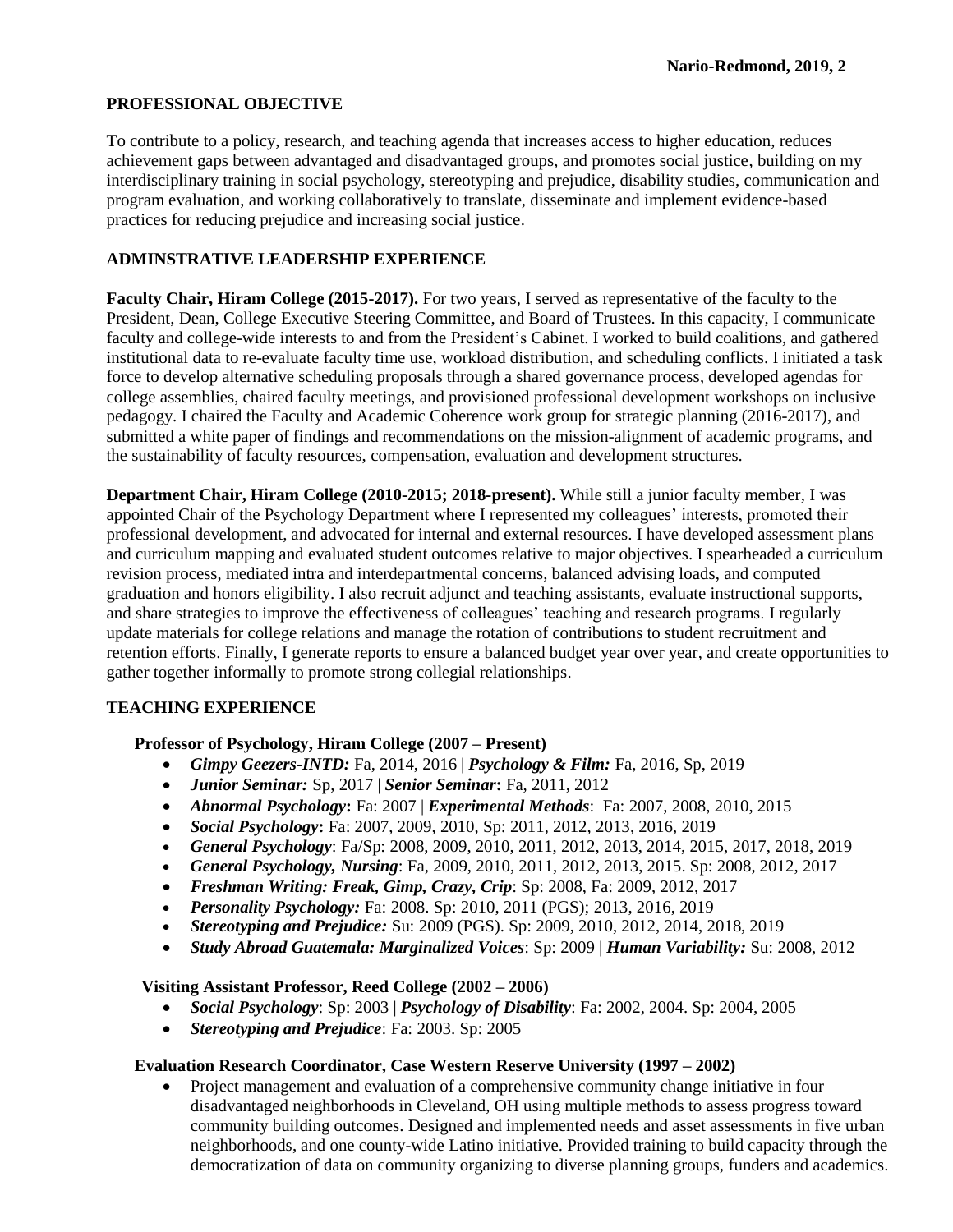### **PUBLICATIONS: BOOKS AND CHAPTERS**

- **Nario-Redmond, M. R**. (2019). *[Ableism: The Causes and Consequences of Disability Prejudice](https://ableismbook.com/)*. Contemporary Social Issues Series, Society for the Psychological Study of Social Issues, Wiley-Blackwell.
- Bogart, K., & **Nario-Redmond, M. R** (2019). An exploration of disability self-categorization, identity, and pride. In D. Dunn (Ed.), *Disability: Social Psychological Perspectives*. Academy of Rehabilitation Psychology Series, Oxford Press.
- Dirth, T., & **Nario-Redmond, M. R**. (2019). Disability advocacy for a new era: Leveraging social psychology and a sociopolitical approach to change. In D. Dunn (Ed.), *Disability: Social Psychological Perspectives*. Academy of Rehabilitation Psychology Series, Oxford Press.

### **PUBLICATIONS: PEER REVIEWED JOURNAL ARTICLES**

- **2004 – 2019** \*Student collaborators R=Refereed journals
- **Nario-Redmond, M. R.**, \*Kemerling, A., & Silverman, A. (2019). [Hostile, benevolent, and ambivalent ableism:](https://spssi.onlinelibrary.wiley.com/doi/10.1111/josi.12337)  [Contemporary manifestations.](https://spssi.onlinelibrary.wiley.com/doi/10.1111/josi.12337) *Journal of Social Issues: Special Issue on Ableism, 75*(3), 726-756. **R**
- **Nario-Redmond, M. R.** (2018). Ableism*.* In Heller, T., Parker Harris, S. P., Gill, C., & Gould R. (Eds*.), Disability in American Life: An Encyclopedia of Concepts, Policies, and Controversies*. Santa Barbara, CA: ABC-CLIO.
- **Nario-Redmond**, M. R., & \*Gospodinov, D. N., & \*Cobb, A. (2017). [Crip for a Day: The Unintended](https://www.researchgate.net/publication/314968962_Crip_for_a_Day_The_Unintended_Negative_Consequences_of_Disability_Simulations)  [Consequences of Disability Simulations](https://www.researchgate.net/publication/314968962_Crip_for_a_Day_The_Unintended_Negative_Consequences_of_Disability_Simulations)*. Rehabilitation Psychology,* 62(3), 324-333*.* **R**
- **Nario-Redmond,** M. R. & Oleson, K. C. (2016). Disability group identification, disability-rights advocacy: Contingencies among emerging and other adults*. Emerging Adulthood, 4*(3), 207-218. **R** DOI: 10.1177/2167696815579830
- \*Lindly, O., **Nario-Redmond**, M. R., & Noel, J. G. (2014). Creatively re-defining fat: Identification predicts strategic responses to stigma, ingroup attitudes, and well-being. *Fat Studies: An Interdisciplinary Journal of Body Weight and Society, 3(2),* 179-195. DOI 10.1090/21604851.2014.865968 **R**
- \*Ball, T. C., & **Nario-Redmond**, M. R. (2014). Positive social identity interventions: Finding a conduit for wellbeing in members of stigmatized groups. In Parks, A. C. & Schueller, S. (Eds.), *The Wiley-Blackwell handbook of positive psychological interventions*. Hoboken, NJ: Wiley-Blackwell*.*
- **Nario-Redmond, M. R**., Noel, J. G, & \*Fern, E. (2013). Redefining disability, reimagining the self: Disability identification predicts self-esteem and strategic responses to stigma. *Self and Identity, 12(5),* 468- 488. DOI:10.1080/15298868.2012.681118 **R**
- Grahe, J. E., Reifman, A., Herman, A., Walker, M., Oleson, K. C., **Nario-Redmond, M. R,** & Wiebe, R. P. (2012). Harnessing the undiscovered resource of student research projects. *Perspectives on Psychological Science, 7,* 605. DOI: 10.1177/1745691612459057 **R**
- **Nario-Redmond, M. R.,** & Oleson, K. C. (2011). Simi Linton*.* In Stange, M. Z., Oyster, C. K., and Golson, J. G (Eds*.), The Multimedia Encyclopedia of Women in Today's World*. Thousand Oaks, CA: Sage Publications.
- **Nario-Redmond, M. R**. (2010). Cultural stereotypes of disabled and nondisabled men and women: Consensus for global category representations and diagnostic domains*. British Journal of Social Psychology, 49,* 471- 488*.* DOI: 10.1348/014466609X468411 **R**
- Biernat, M., Ma, J., & **Nario-Redmond, M. R**. (2008). Standards to suspect and diagnose stereotypical traits. *Social Cognition, 26 (3), 288-313.* <https://doi.org/10.1521/soco.2008.26.3.288> **R**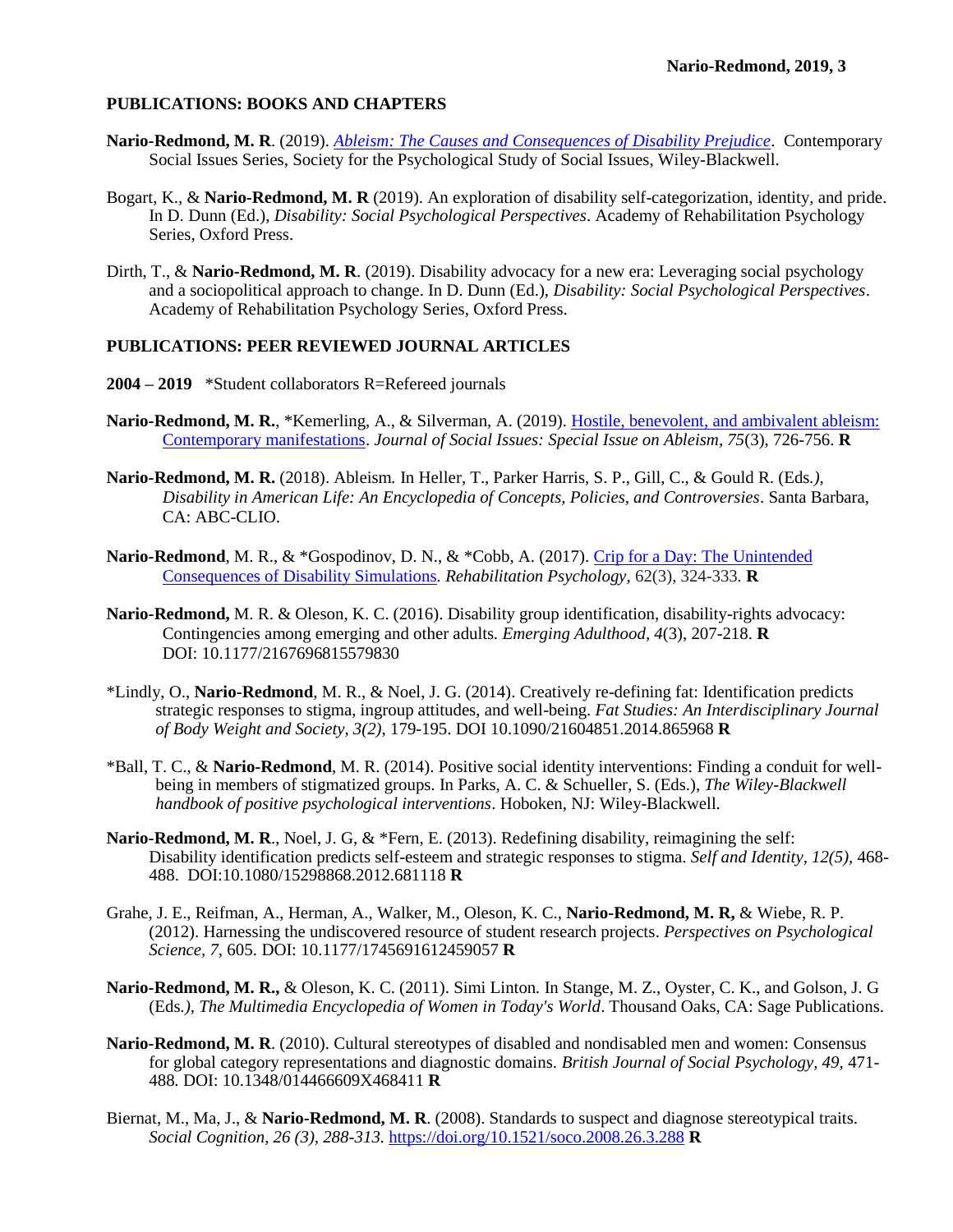- \*Molloy, E., **& Nario-Redmond, M. R**. (2007). College faculty perceptions of learning disabled students: Stereotypes, group identity and bias. In M. Vance (Ed.), *Disabled faculty and staff in a disabling society: Multiple identities in higher education.* Huntersville, NC: Association on Higher Education and Disability.
- **Nario-Redmond, M. R**., Biernat, M., Eidelman, S., & \*Palenske, D. J. (2004). The social and personal identities scale: A measure of the differential importance ascribed to social and personal self-categorizations*. Self and Identity, 3,* 143-175. <https://doi.org/10.1080/13576500342000103> **R**
- **Nario-Redmond, M. R.**, \*Ball, T., \*Sady, C., & Dirth, T. (under review). How transgender and disabled people inoculate against oppression: A social identity perspective on resisting pathologized identities. *Disability Studies Quarterly.*

### **2000 – 2003**

- Nario-Redmond, M.R., Norton, J.S., & Milligan S.E. (2001). *Multiple methods for understanding neighborhood conditions.* Cleveland, OH: Case Western Reserve University, Mandel School of Applied Social Sciences, Center on Urban Poverty and Social Change.
- Nario-Redmond, M.R., Coulton, C.J., & Milligan, S.E. (2001). *Evaluating neighborhood change: What do we know about measuring short-term outcomes.* Cleveland, OH: Case Western Reserve University, Mandel School of Applied Social Sciences, Center on Urban Poverty and Social Change.
- Nario-Redmond, M.R., Coulton, C. J., Milligan, S.E., (2000). *Measuring resident perceptions of neighborhood conditions: Survey methodology.* Cleveland, OH: Case Western Reserve University, Mandel School of Applied Social Sciences, Center on Urban Poverty and Social Change.
- Nario-Redmond, M.R., & Norton, J.S., & Lindsay, J. (2000). *Catholic Diocese neighborhood needs and asset assessment: Executive summary and technical report.* Cleveland, OH: Case Western Reserve University, Mandel School of Applied Social Sciences, Center on Urban Poverty and Social Change.
- Nario-Redmond, M.R., & Norton, J.S., & Lindsay, J. (2000). *Catholic Diocese East (and South) Neighborhood Profile(s).* Cleveland, OH: Case Western Reserve University, Center on Urban Poverty and Social Change.

### **1997 – 2000**

- Nario-Redmond, M.R., & Norton, J.S., & Lindsay, J. (2000). *Catholic Diocese East (West) Neighborhood Profile.* Cleveland, OH: Case Western Reserve University, Mandel School of Applied Social Sciences, Center on Urban Poverty and Social Change.
- Milligan, S.E., Nario-Redmond, M.R., & Norton, J.S. (1997). *1995-96 Cleveland Community Building Initiative: Baseline progress report (WP-97-06).* Cleveland, OH: Case Western Reserve University, Mandel School of Applied Social Sciences, Center on Urban Poverty and Social Change.
- Nario-Redmond, M.R., Milligan, S.E., Norton, J.S. (1999*). 1997-98 Cleveland Community Building Initiative: Baseline report on collaborative relationships (WP-99-03).* Cleveland, OH: Case Western Reserve University, Mandel School of Applied Social Sciences, Center on Urban Poverty and Social Change.
- Milligan, S.E., Nario-Redmond, M.R., & Norton, J.S. (1999*). 1997-98 Cleveland Community Building Initiative: Baseline briefing report on collaborative relationships (BR-99-04).* Cleveland, OH: Case Western Reserve University, Mandel School of Applied Social Sciences, Center on Urban Poverty and Social Change.
- Nario-Redmond, M. R., & Norton, J.S. (1999). *Cleveland Community Building Initiative: Central Village Profile.* Cleveland, OH: Case Western Reserve University, Mandel School of Applied Social Sciences, Center on Urban Poverty and Social Change.
- Nario-Redmond, M. R., & Norton, J.S. (1999). *Cleveland Community Building Initiative: West Village Profile.* Cleveland, OH: Case Western Reserve University, Mandel School of Applied Social Sciences, Center on Urban Poverty and Social Change.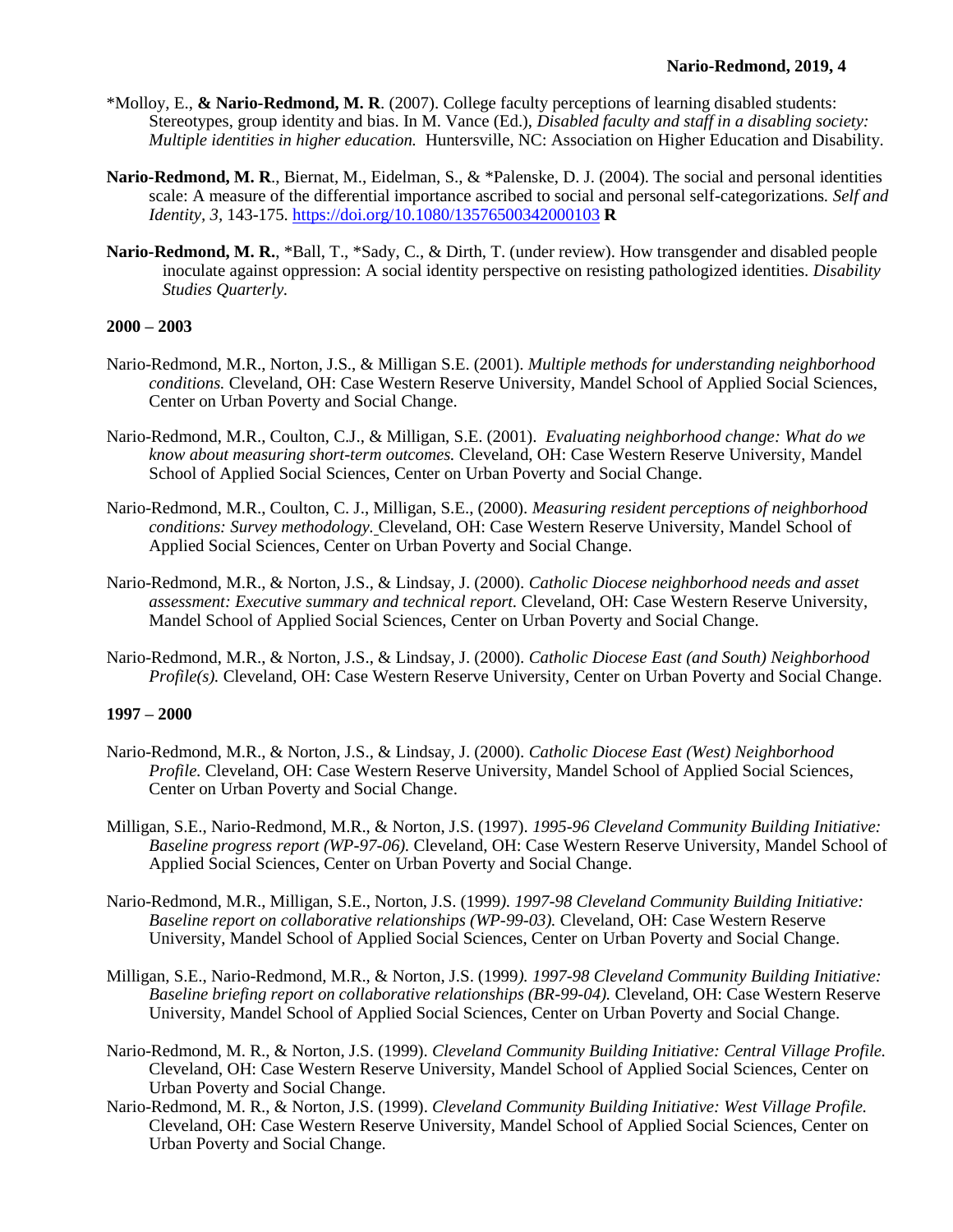- Nario-Redmond, M. R., Norton, J.S., & Baker, P. (1999). *Cleveland Community Building Initiative: East Village Profile.* Cleveland, OH: Case Western Reserve University, Mandel School of Applied Social Sciences, Center on Urban Poverty and Social Change.
- Nario-Redmond, M. R., Norton, J.S., & Lindsay, J. (1999). *Cleveland Community Building Initiative: Mt. Pleasant Village Profile.* Cleveland, OH: Case Western Reserve University, Mandel School of Applied Social Sciences, Center on Urban Poverty and Social Change.

### **1992 – 1996**

- Nario-Redmond, M. R., & Branscombe, N. R. (1996). It could have been better or it might have been worse: Implications for blame assignment in rape cases. *Basic and Applied Social Psychology, 18,* 347-366. **R**
- Nario-Redmond, M. R. (1997). The bi-directional effects of stereotypical expectations on social judgments (Doctoral dissertation, University of Kansas, 1996*). Dissertation Abstracts International, 58(3),* 1597B.
- Nario, M. R., & Branscombe, N. R. (1995). Comparison processes in hindsight and biased causal attributions. *Personality and Social Psychology Bulletin, 12,* 1244-1255. **R**
- Nario, M. R., & Branscombe, N. R. (1992). *Imagining better or worse outcomes by changing victim or assailant behaviors.* East Lansing, MI: National Center for Research on Teacher Learning. (ERIC Document Reproduction Service No. ED354466).

#### **INVITED ADDRESSES, BRIEFINGS AND WORKSHOPS FACILITATED**

- Nario-Redmond, M. R. (2019, November 5). [SPSSI Congressional Seminar on Ableism.](https://www.youtube.com/watch?v=qoFIJhbIJs8) Washington, DC. Society for the Psychological Study of Social Issues.
- Gaffney, P., & Nario-Redmond, M. R., & Hwang, M. (2019, Feb 26). *Alternative Assessment Roundtable: Student and Faculty Perspectives.* Hiram College Appy Hour. Hiram, OH.
- Dutton, J. & Nario-Redmond, M. R. (2018, Feb 21). *Student Identities: First Generation and First Year Students' Belonging.* Presentation for Feather Feathers Faculty Development Workshop. Hiram, OH.
- Nario-Redmond, M. R. (2017, March & 2016 October). *Universally-Designed Learning: Principles and Strategies for Teaching All Students.* Presentations for Feather & PGS Faculty Development Workshops. Hiram, OH.
- Nario-Redmond, M. R. (2017, June). *Ableism.* Hiram College Alumni Weekend. Hiram, OH.
- Parks, A. P. & Nario-Redmond, M.R. (2017, April). *Using Technology to Enhance Your Well-Being*. Hiram Health Teach-in on Mental Wellness. Hiram, OH.
- Nario-Redmond, M. R. (2016, June). *Ableism: The Causes and Consequences of Disability Prejudice.* Keynote Address. 12th Annual Conference Society for the Psychological Study of Social Issues. Minneapolis, MN.
- Nario-Redmond, M. R. (2015, September). *Predicting Persistence: Hiram College Emerging Adult Longitudinal Project on First Time Freshman 2008 /2009 to 2012/2013*. Library Forum, Hiram College.
- Nario-Redmond, M. R. (2015, June). *Youth Organizing Workshop*. Summit on Disability and Social Justice. Co-Sponsored by the Georgia Council on Developmental Disabilities and the Society for Disability Studies.
- Nario-Redmond, M. R. (2013, September). *Where you been? Where you going? Emerging from the mid-90's to transform community*. Invited address for the 2013-2014 Opening Convocation, Hiram College, Hiram, OH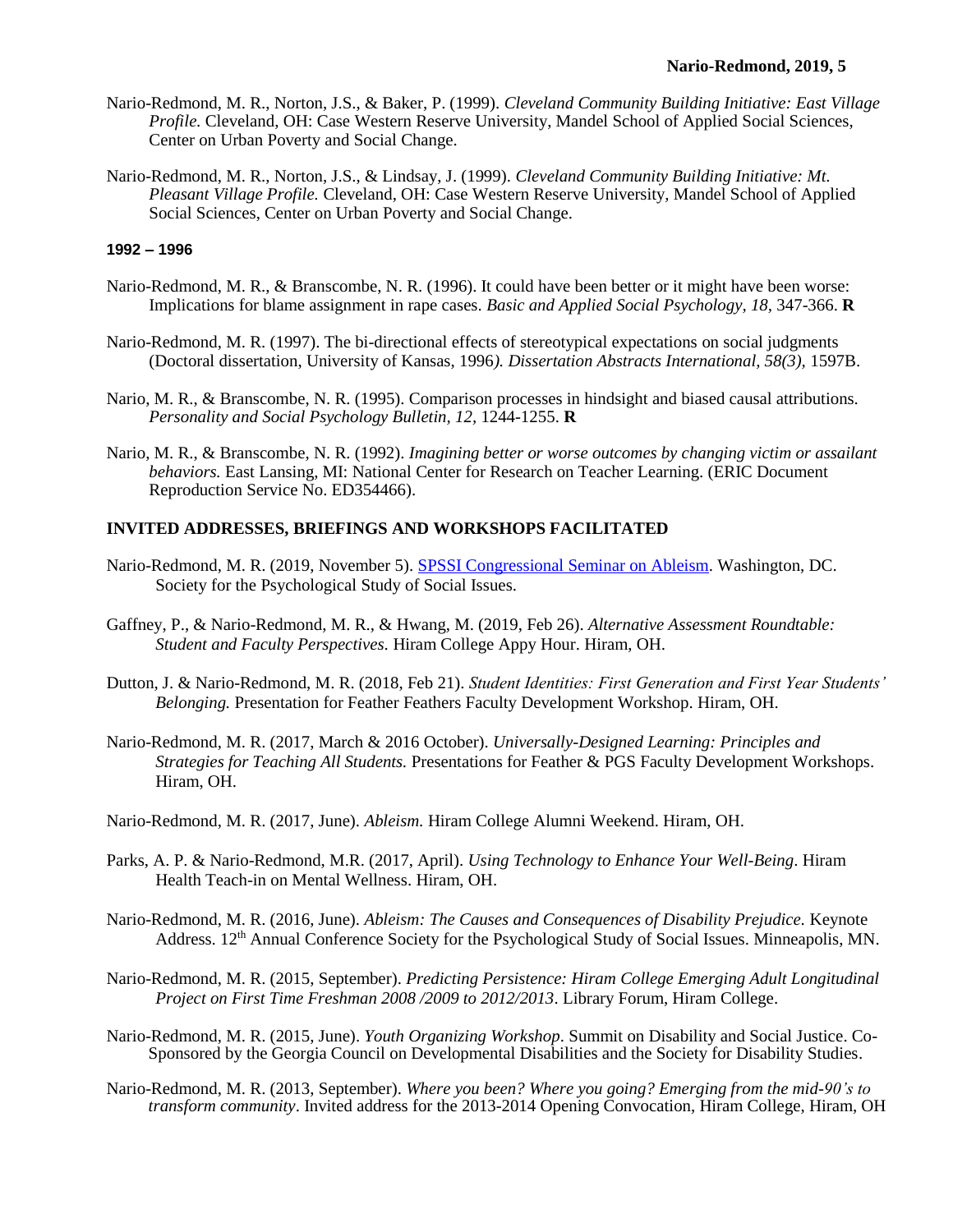- Nario-Redmond, M. R., & Silverman, A. (2012, October). *Resilience, Social Support, and Belonging*. Invited panel for the American Psychological Association Women with Disabilities in STEM Education Research Agenda Development Project (WWDSE). Washington, DC.
- Nario-Redmond, M. R. & \*Nario-Redmond, C. G. (2012, May; 2011, May). *Introducing Disability Culture and the Culture of the Freak*. Invited presentations to Beachwood High School. Beachwood, OH.
- Nario-Redmond, M. R. & \*Nario-Redmond, C. G. (2011, March). *The Disability Cultural Awareness Project.* Invited presentation to the Aurora Boy Scouts, Aurora, OH.
- Nario-Redmond, M. R. (2010, October). *Disabled People Have a Culture?* Invited presentation to the Shaker Heights Parent Teacher Organization, Shaker Heights Middle School, Shaker, OH.
- Nario-Redmond, M. R., \*Gospodinov, D. N., \*Hyldahl, S. A., & \*Lawrence, D. (2010, June). *The Evolution of Disability Prejudice Research: From Existential Fear and Thwarted Curiosity to Evolved Disease Avoidance and Paternalistic pity.* Invited panel at the 23<sup>rd</sup> Annual Conference of the Society for Disability Studies, Philadelphia, PA.
- Nario-Redmond, M. R. (2009, October; 2011, October). *Disabled People Have a Culture?* Invited presentations to the Hiram Community to launch Disability Awareness Week, 2009, 2011 Hiram College, Hiram, OH.
- Nario-Redmond, M. R. (2009, February). *Interdisciplinary Integration: MAIS Course Goals and Assignments.* Invited panel presentation for the Hiram College Masters of Interdisciplinary Study Retreat, Hiram, OH.
- Nario-Redmond, M. R., (2008, November). *Conversations with Ambassadors for Ability Awareness in Action.*  Webcast address for [www.AbilityAwareness.com.](http://www.abilityawareness.com/)
- Nario-Redmond, M. R., \*Nario-Redmond, C. G., & \*Nario-Redmond, E. J. (2008, May). *Disability Culture on Tour.* Invited presentations to Beachwood Middle School & Hilltop Elementary School, Beachwood, OH.
- Nario-Redmond, M. R. (2008, March). *Faculty Response to Steven Post for the Bissell Symposium lecture on "Why Good Things Happen to Good People."* Invited panel presentation to the Hiram College Community, Hiram, OH.
- Nario-Redmond, M. R. (2006, October). *Students with disabilities in higher education: The social and psychological implications of identifying as a member of the disability community.* Invited presentation for the Annual Conference of the Oregon Association on Higher Education and Disability, Cannon Beach, OR.
- Nario-Redmond, M. R. (2006, October). *Disability Culture on Tour.* Invited presentation for the Annual Conference of the Oregon Association on Higher Education and Disability, Cannon Beach, OR.
- Nario-Redmond, M. R. (2005, November*). Deconstructing Disability and Disability Culture.* Invited presentation for the Annual Deconstructing Disabilities Conference, Portland State University, Portland, OR.
- Nario-Redmond, M. R. (2004, October). *Measuring Disability Stereotypes: Qualitative and Quantitative Approaches.* Invited presentation participants at Independent Living Resources, Portland, OR.
- Nario-Redmond, M. R. (2002, May). *Claiming Disability Studies*. Invited panel discussant at the 4<sup>th</sup> Annual Diverse-Abilities Conference, Portland State University, Portland, OR.
- Nario-Redmond, M. R. (2001, May). *Using Data for Community Organizing. Pulling it All Together: The Neighborhood Profile.* Training seminar presented to the Cleveland Community Building Initiative, Mandel School of Applied Social Science, Case Western Reserve University, Cleveland, OH.
- Milligan, S. M., Nario-Redmond, M.R., Norton, J.S. (2000, April). *Understanding Neighborhood Conditions: The Use of Resident Survey and Administrative data.* Seminar presented for the Mandel School of Applied Social Sciences Research Methodology Seminar Series, Mandel School of Applied Social Science, Case Western Reserve University, Cleveland, OH.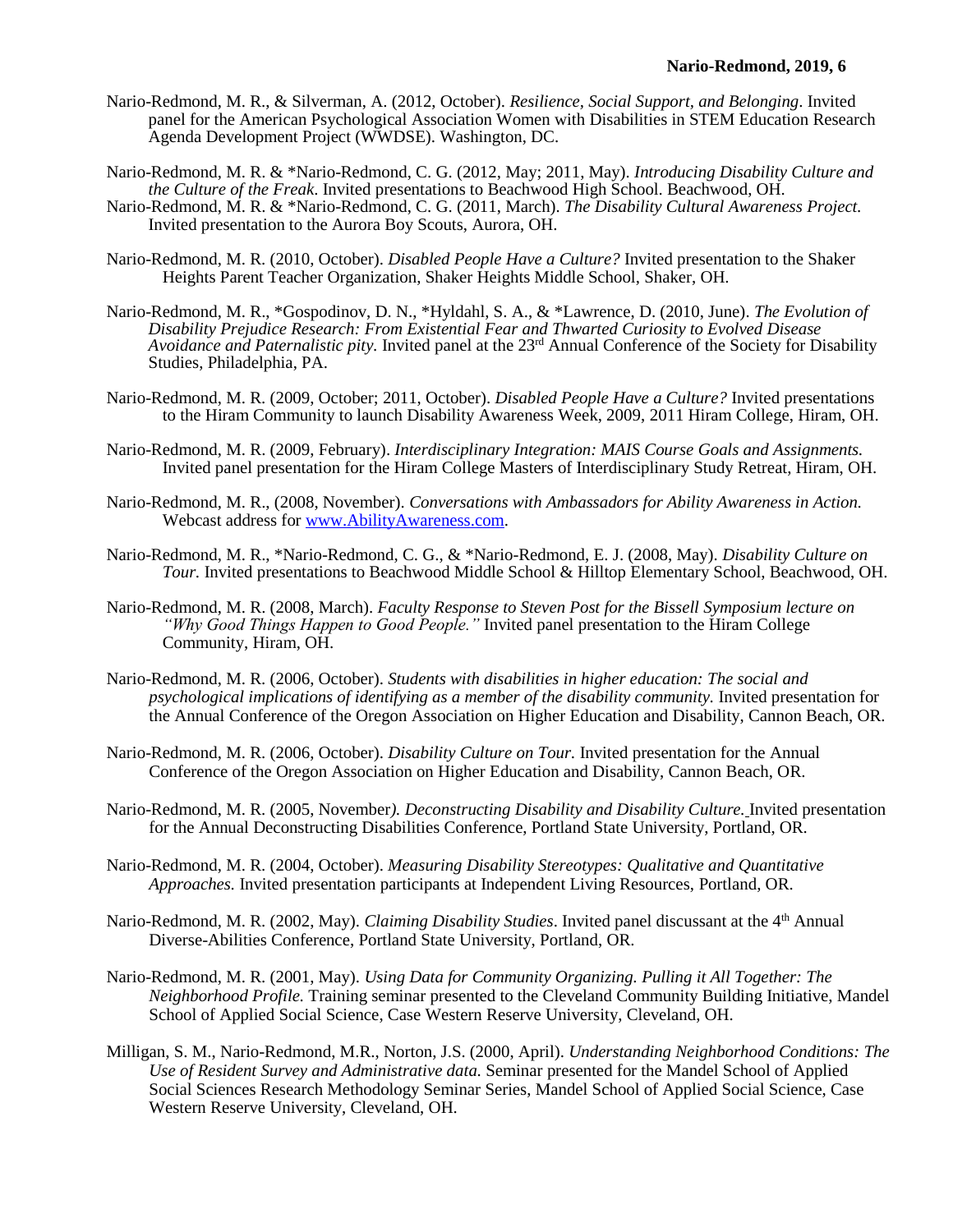- Nario-Redmond, M. R. (2000, December). *Evaluating the Cleveland Community Building Initiative: Measuring the development of collaborative relationships.* Lecture presented for Strategic Alliances Course SSWM 531, Mandel School of Applied Social Sciences, Case Western Reserve University, Cleveland, OH.
- Nario-Redmond, M. R. (1998, March). *Evaluation of the Cleveland Community Building Initiative.* Lecture presented for Needs Assessment and Program Evaluation Course SRCH 532, Mandel School of Applied Social Sciences, Case Western Reserve University, Cleveland, OH.
- Nario, M. R. (1994, March). *Validation of the Social and Personal Identities scale.* Colloquium for the Department of Psychology, University of Kansas, Lawrence, KS.
- Nario, M. R. (1992, September). *The Effects of Upward and Downward Mental Comparisons on Attributions of Victim and Assailant blame.* Colloquium for the Department of Psychology, University of Kansas, Lawrence, KS.
- Nario, M. R. (1991, December). *Integrating the literatures on causal attribution and hindsight: Experimental procedures and predictions.* Colloquium for the Department of Psychology, University of Kansas, Lawrence, KS.

### **PROFESSIONAL CONFERENCE PRESENTATIONS**

- Ostrove, J. M., Nario-Redmond, M. R., & Bogart, K. R., (2019, June). *Attitudes and Alliances: Perspectives on Eliminating Ableism.* Symposium Presentation to the 15th Annual Conference, Society for the Psychological Study of Social Issues. San Diego, CA.
- Oleson, K. O., Nario-Redmond, M. R., Saenz, D. S., Vick, S. B., Weisz, C. (2019, June). *Positioning Psychologists to Promote Inclusion and Structural Change in Higher-Education.* Interactive Presentation to the 15th Annual Conference, Society for the Psychological Study of Social Issues. San Diego, CA.
- Nario-Redmond, M. R., & \*Kemerling, A. (2019, April). *Hostile and Benevolent Forms of Ableism: Fear, Pity, Dehumanization, Jealousy*. Presentation to the Society for Disability Studies Conference. Columbus, OH.
- Nario-Redmond, M. R. (2018, June). *Universal Design: Implementation Freshman Writing. Panel on Engaging Diversity and Community in The Liberal Arts Classroom*. 14th Annual Conference, Society for the Psychological Study of Social Issues. Pittsburgh, PA.
- Nario-Redmond, M. R., & Oleson, K. O. (2017, June). *Disability Identification and Disability-Rights Advocacy: Implications for Emerging Adults for the Symposium on Disability and Disability Rights: Explorations of the Personal and Political*. 13th Annual Conference, Society for the Psychological Study of Social Issues. Albuquerque, NM.
- Nario-Redmond, M. R., \*Lester, N., & \*Kemerling, A. (2017, June). *Hostile and Benevolent Forms of Ableism: Fear, Pity, Dehumanization, Jealousy*. Presentation to the 13th Annual Conference, Society for the Psychological Study of Social Issues. Albuquerque, NM.
- Nario-Redmond, M. R. (2016, June). *Universally-Designed Learning (UDL): Principles and Strategies for Teaching All Students*. Panel on Developing Inclusive Pedagogies: Teaching and Learning in Diverse Psychology Classrooms. 12<sup>th</sup> Annual Conference, Society for the Psychological Study of Social Issues. Minneapolis, MN.
- Lamb, E., Shura, R., & **Nario-Redmond, M. R**. (2015, May*). Age Studies' Foundations and Innovations in the Liberal Arts Classroom.* Presentation to the North American Network in Aging Studies Conference, Oxford, OH.
- Newman, A., Schalk, S., Braswell, H., Brune, J. **Nario-Redmond, M. R**., Block, P., & Hartblay, C. (2015, June). *Accessing the Ivory Tower: Professionalization for Disability Studies Scholars in Academia.* Presentation to 28th Annual Conference of the Society for Disability Studies, Atlanta, GA.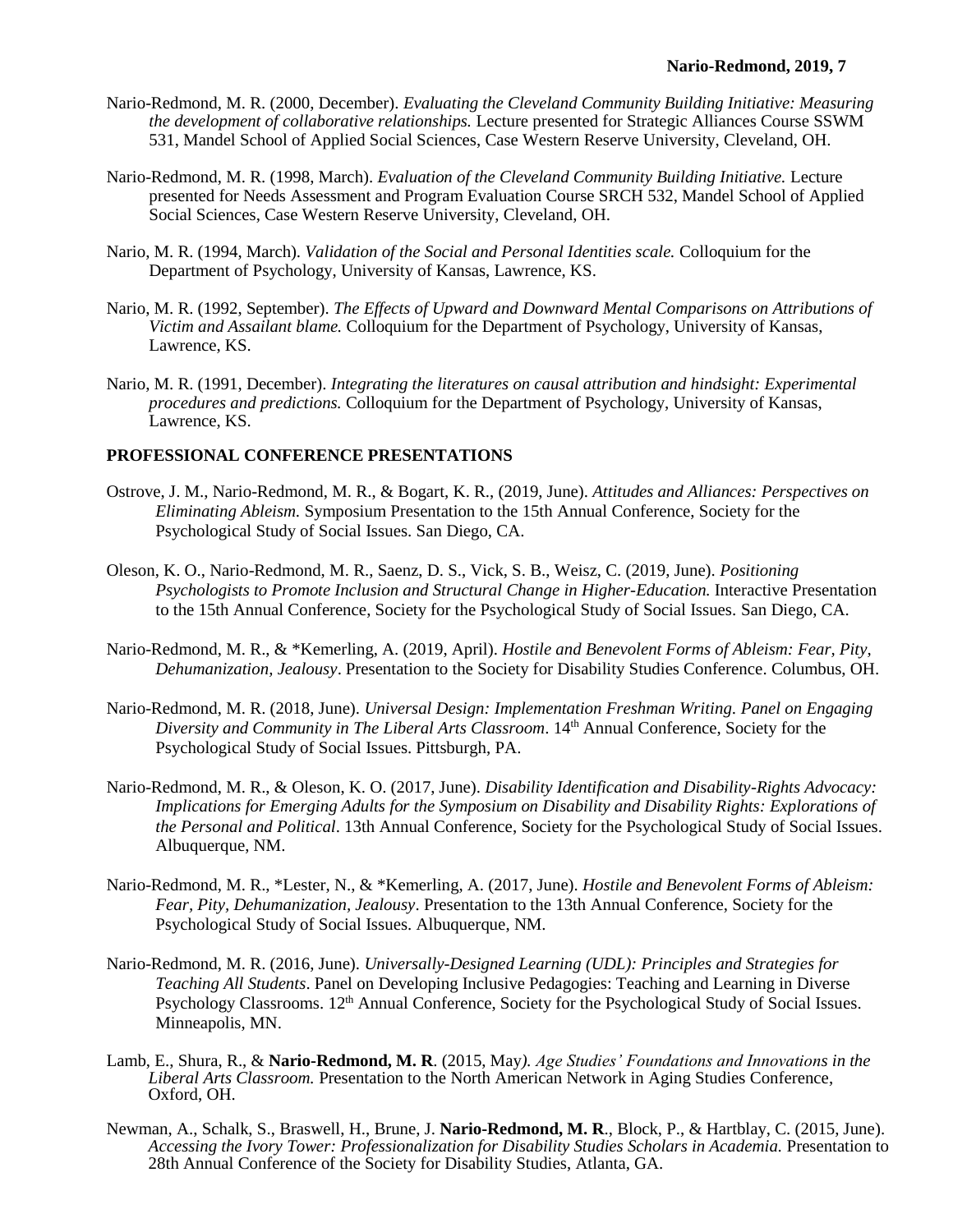- Berberi, T., **Nario-Redmond, M. R**., Harbor, W., Vogt, S., & Grace, E. (2015, July*). Outside the Box but All In: Creating a Consortium to Provide Universal Design to All Students.* Presentation to the National Association on Higher Education and Disability (AHEAD), Minneapolis, MN.
- **Nario-Redmond, M. R**. & \*Anderson, J. (2014, June*). Disability as Inspiration Porn: Guilt, Pity and Self-Improvement Strivings.* Presentation to the 26<sup>th</sup> Annual Conference of the Society for Disability Studies, Minneapolis, MN.
- Parrey, R. C., Kaplan, C. L., & **Nario-Redmond, M. R**. (2014, June). *Sustaining Disability Culture/Community in Everyday Life.* Panel presentation to the 26<sup>th</sup> Annual Conference of the Society for Disability Studies, Minneapolis, MN.
- Miles-Cohen, S. Cimini, D., **Nario-Redmond, M. R**., Silverman, A., & Konig, A. (2013, August*). Women with disabilities in STEM Education—Building a Road Map for the Future.* Symposium presented to the 121st American Psychological Association Annual Convention, Honolulu, HI.
- **Nario-Redmond, M. R**., Silverman, A., & Hornstein, S. (2013, June*). The Risks of Simulating Disability: Increasing Stereotypes and Prejudice.* Panel presented to the 25<sup>th</sup> Annual Conference of the Society for Disability Studies, Orlando, FL.
- **Nario-Redmond, M. R**., \*Lindly, O. J., Noel, J. G., & \*Bonath, L. (2013, January). *Weight Group Identification*  Predicts Strategic Reponses to Stigma and Well-Being among Fat Women. Poster accepted to the 14<sup>th</sup> Annual Meeting of the Society for Personality and Social Psychology, New Orleans, LA.
- \*Ball, T. C. & **Nario-Redmond, M. R**. (2013, January). *Unintended consequences of a poverty simulation.* Poster presented to the 14<sup>th</sup> Annual Meeting of the Society for Personality and Social Psychology, New Orleans, LA.
- **Nario-Redmond, M. R**., & \*Szanto, R. (2012, June). *Persisting with disabilities on campus.* Poster presented at the 25th Annual Conference of the Society for Disability Studies, Denver, CO.
- **Nario-Redmond, M. R**., & \*Szanto, R. (2011, October). *Persisting with disabilities on campus.* Poster presented at the 5th Annual Society for Emerging Adulthood Conference, Providence, OH.
- \*Gospodinov, D. N., **Nario-Redmond, M. R**., & \*Hyldahl, S. (2011, June*). Evaluating disability simulations: Altering mood, interpersonal attitudes, and willingness to help improve college access.* Poster presented to the 24th Annual Conference of the Society for Disability Studies, San Jose, CA.
- **Nario-Redmond, M. R**. & \*Brown, H. (2011, June). *Empathy, sympathy, pity, inspiration: Instigators of beneficence, paternalism, social dominance and ego gratification.* Paper presented at the 24<sup>th</sup> Annual Conference of the Society for Disability Studies, San Jose, CA.
- \*Gospodinov, D. N, & **Nario-Redmond, M. R**. (2011, April). *Evaluating disability simulations: Altering mood, interpersonal attitudes, and willingness to help improve college access.* Paper presented at the 25<sup>th</sup>Annual Psychology Undergraduate Research Conference, Kenyon, OH.
- \*Ball, T., \*Dean, K., & **Nario-Redmond, M. R** (2011, April). *Equity and satisfaction in college-age intimate relationships*. Paper for the 25<sup>th</sup>Annual Psychology Undergraduate Research Conference, Kenyon, OH.
- \*Gospodinov, D. N., **Nario-Redmond, M. R**., & \*Hyldahl, S. (2011, February*). Evaluating disability simulations: Altering mood, interpersonal attitudes, and willingness to help improve college access.* Poster for the Ohio Foundation of Independent Colleges Inaugural Undergraduate Research Symposium, Columbus, OH.
- \*Lindly, O. J. & **Nario-Redmond, M. R**. (2010, June). *The predictive value of weight group identification on stigma management, identity enhancement, and psychological well-being.* Paper presented at the 23rd Annual Conference of the Society for Disability Studies, Philadelphia, PA.
- \*Hyldahl, S. A., \*Gospodinov, D. N., & **Nario-Redmond, M. R.** (2010, June). *Definitional discontinuities: A two-study cross impairment investigation of how insiders' define disability as a function of cultural identities, impairment subjectivities, and socially disadvantaged status.* Poster presented at the 23rd Annual Conference of the Society for Disability Studies, Philadelphia, PA.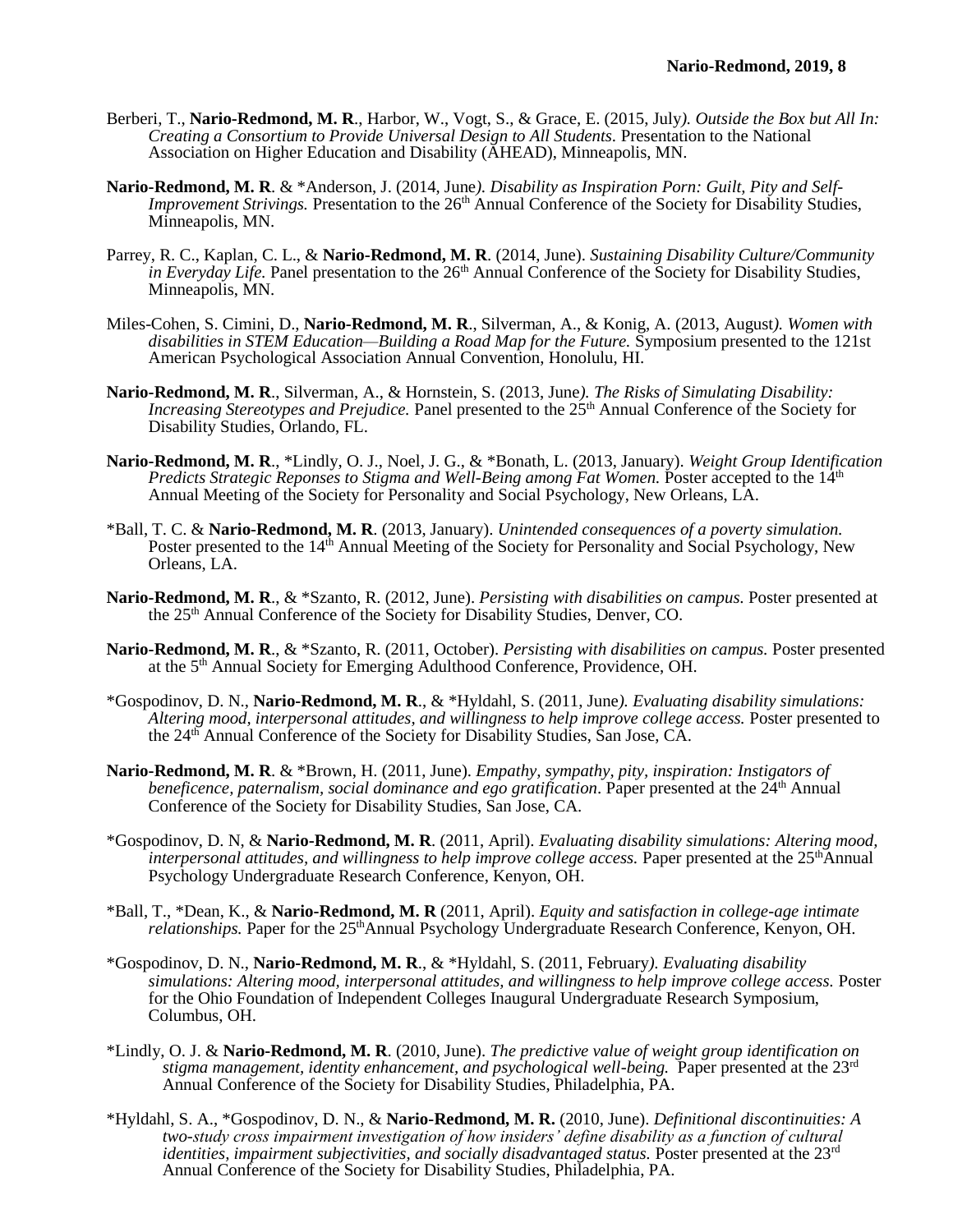- \*Gospodinov, D. N., \*Hyldahl, S. A., \*Roark, A.L., & **Nario-Redmond, M. R**. (2010, June). *Is it okay to be a 'crip' for the day?* Poster presented at the 23<sup>rd</sup> Annual Conference of the Society for Disability Studies, Philadelphia, PA.
- \*Hyldahl, S. A., \*Gospodinov, D. N., & **Nario-Redmond, M. R.** (2010, April). *Definitional discontinuities: A two-study cross impairment investigation of how insiders define disability as a function of cultural identities, impairment subjectivities and socially disadvantaged status.* Paper presented at the 24<sup>th</sup> Annual Psychology Undergraduate Research Conference, Columbus, OH.
- \*Gospodinov, D. N. & \*Roark, A., & **Nario-Redmond, M. R.** (2010, April). *Is it ok to be a 'crip' for the day?*  Paper presented at the 24<sup>th</sup> Annual Psychology Undergraduate Research Conference, Columbus, OH.
- \*Lam, H. Y., \*Thorpe, A., \*Ames, C., \*Rhodes, R., & **Nario-Redmond, M. R**. (April, 2009). *Normative influence and attitudes toward hooking up behaviors among undergraduates*. Paper presented at the 23<sup>rd</sup>Annual Psychology Undergraduate Research Conference, Wooster, OH.
- \*Zhong, H., \*Vyas, J., \*Edun, L., \*Obsorn, I., &, **Nario-Redmond, M. R.** (April, 2009). *A Quarter for your thoughts: A field experiment investigating the role of the pique technique on compliance. Paper presented* at the 23rdAnnual Psychology Undergraduate Research Conference, Wooster, OH.
- **Nario-Redmond, M. R**. (2008, June). *Consensus for disability stereotypes: Maintaining group boundaries and legitimizing the status quo.* Paper presented at the 21<sup>st</sup> Annual Conference of the Society for Disability Studies, New York, NY.
- **Nario-Redmond. M. R.** & \*Nario-Redmond, C. G. (2007, June). *The disability cultural awareness project-*Paper presented at the 20<sup>th</sup> Annual Conference of the Society for Disability Studies, San Francisco, CA.
- \*Molloy, E., & **Nario-Redmond, M. R**. (2007, April). *College faculty perceptions of learning disabled students: Implications for higher education*. Paper presented at the 7<sup>th</sup> Annual Multiple Perspectives on Access, Inclusion, & Disability Conference: Rights, Responsibilities & Social Change, Columbus, OH.
- **Nario-Redmond. M. R**. & \*Fern, E. (2005, June). *The predictive value of group identification on strategic responses and psychological well-being within the disability community.* Paper presented at the 18<sup>th</sup> Annual Conference of the Society for Disability Studies, San Francisco, CA.
- **Nario, M. R.** (1994, October). *Judging members of stereotyped groups: Are we using different standards?* Paper presented at the National Academy of Sciences, Ford Foundation Conference of Fellows, Washington, DC.
- **Nario, M. R.,** & Biernat, M. (1994, May). *The social and personal identities scale.* Poster session presented at the annual meeting of the Midwestern Psychological Association, Chicago, IL**.**
- **Nario, M. R**., & Branscombe, N. R. (1993, August). *Selective comparison processes in hindsight and biased causal attributions.* Poster session presented at the annual meeting of the American Psychological Association, Toronto, CANADA.
- **Nario, M. R**., & Branscombe, N. R. (1992, May). *Imagining better or worse outcomes by changing victim or assailant behaviors.* Poster session presented at the Midwestern Psychological Association, Chicago, IL.
- Wrightsman, L. S., **Nario, M. R**., Heili, A., & Bothwell, R. K. (1993, August). *Belief in a just world: A consistent factor structure.* Poster presented at the American Psychological Association Convention, Toronto.

#### **GRANT APPLICATIONS**

Goodner, B., McCreight, J., McKenna, M., Nario-Redmond, M. R., Benedict, M., (2019, January). *Steelcase Active Learning Center Grant*.

Nario-Redmond, M. R., & \*Schoeniger, O. (2015, July). *Universal Design Collaborative: Building Local Capacities & Access to Resources for Greater Community Participation*. Hiram Community Trust.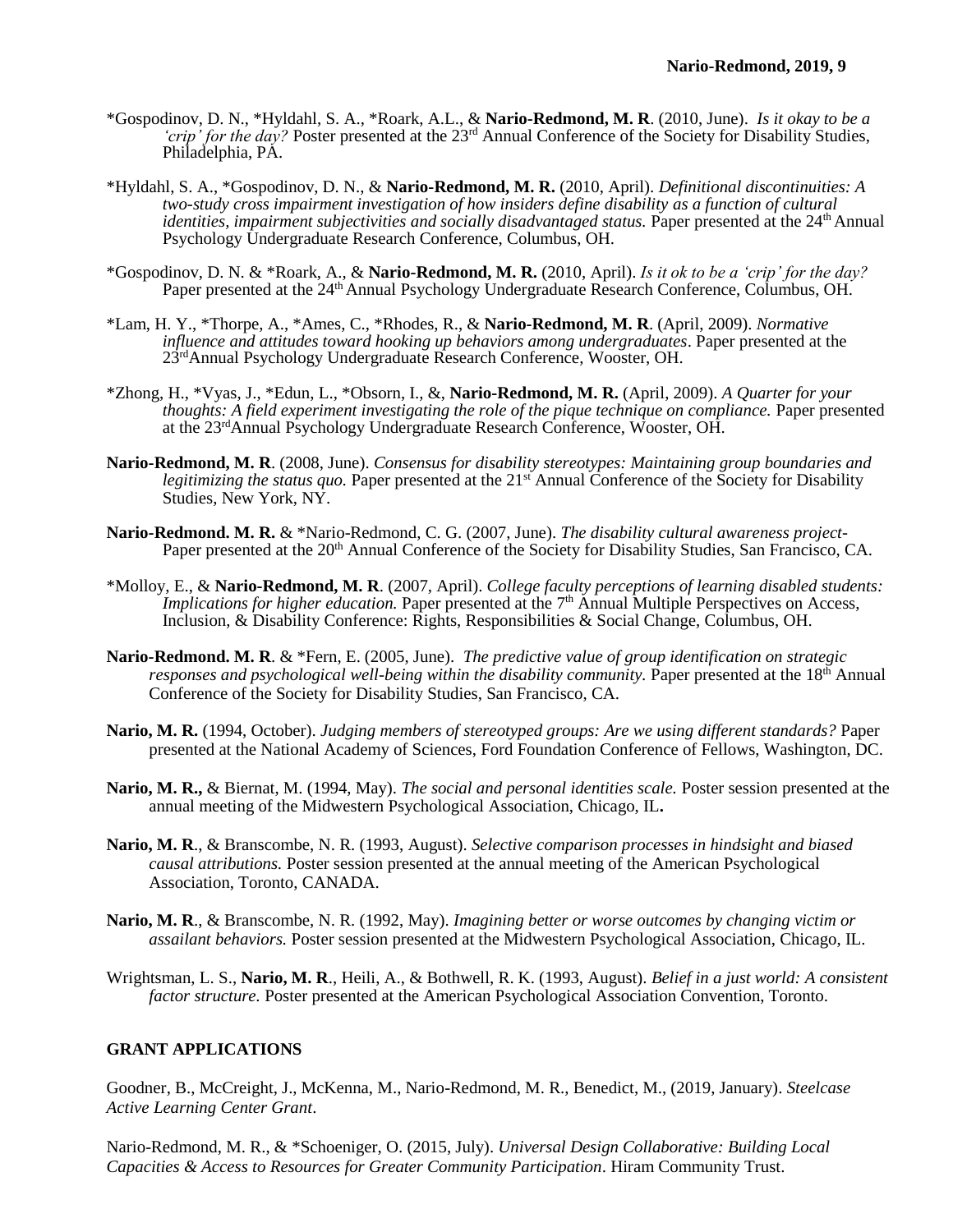#### **PROFESSIONAL SERVICE**

Chair of the Psychology Department, Hiram College, 2010-2015, 2018-present Diversity Committee Chair, Hiram College, 2008-2011; 2016-present Biomedical Humanities Program Appointment, Hiram College, May, 2019-present College Executive Steering Committee, Hiram College, 2015-2019 Interdisciplinary Neuroscience Program, Faculty Member, 2009- present Center for Literature and Medicine Steering Committee, 2012-present Engaged Ethics Center Steering Committee, 2012-2016, 2018-present Faculty advisor to Hiram's chapter of Psi Chi, the Honor Society in Psychology, 2008-present Faculty advisor to PRYSM, Hiram College, 2018-present Faculty co-advisor to Active Minds, Hiram College, 2019-present Strategic Planning: Faculty and Academic Coherence Workgroup Chair, 2016-2017 Faculty Chair, 2015-2017 Presidential Search Committee, 2013 Academic Program Committee Member, Hiram College, 2009-2015 Faculty-Trustee Committee, Hiram College, 2011–2012; 2015-2017 Faculty Marshall, 2013 New Course and Core Curriculum Committee member, Hiram College, 2011–2012 Institutional Research Committee, Hiram College, 2008-2012 Graduate Studies Council Member, Hiram College, 2008-2009 Mental Heath Task Force; Adult Autism Project and Hiram Farm Task Force, Hiram College, 2010-present Faculty advisor to the Hispanic Organization for Latin Awareness (HOLA), Hiram College, 2008-2012 Higher Learning Commission Task Force Member, Hiram College, 2010 Board Member Appointment, Hattie Larlham, 2010-2018 Board Member Appointment, Hiram Farm, 2019-present Editorial Consultant/Reviewer, *Journal of Social Issues,* 2019 Editorial Consultant/Reviewer, *Psychological Bulletin,* 2018 Editorial Consultant/Reviewer, *Rehabilitation Psychology,* 2016, 2018 Editorial Consultant/Reviewer, *Group Processes and Intergroup Relations,* 2015 Editorial Consultant/Reviewer, *Emerging Adulthood Journal,* 2014 Editorial Consultant/Reviewer, *Disability and Rehabilitation,* 2014 Editorial Consultant/Reviewer, *Self and Identity*, Psychology Press, 2012 Editorial Consultant/Reviewer, *Disability and Society Series*, Lynne Rienner Publishers, 2012 Editorial Consultant/Reviewer, *Basic and Applied Social Psychology*, Cambridge University Press, 2006 Editorial Consultant/Reviewer, *Disability Studies Quarterly,* Society for Disability Studies, 2009, 2010 Program Committee Member, 21<sup>st</sup> Annual Conference of the Society for Disability Studies, 2008 Program Developer, Disability Cultural Awareness Project, 2005 – 2012 Science Fair Judge, Beachwood Middle School, 2009, 2010 Fundraising Chair, First Annual Disability Art, Culture and Pride Festival, DACP, Portland, OR, Spring 2006 Multicultural Events Organizer, Fisher's Landing Elementary School, 2004 – 2006

### **PROFESSIONAL DEVELOPMENT WORKSHOPS AND PROFESSIONAL MEMBERSHIPS**

Program Participant. *Psychology One Conference*, Durham, NC. June, 2019. Program Participant. *Digication ePortfolio Workshop*. Hiram College, May 13, 2019 Early Adopter Participant. *Appy Hour IPad Workshops,* Hiram College, 2018-2019 Program Participant. *Mental Health First Aid Certification Program.* Hiram College, Hiram OH, Nov. 5, 2018 Program Participant. *Social Justice Teach In.* CWRU, Cleveland OH, 2014, 2017 Program Participant. *Fostering Reflection for Integrative Learning Workshop.* Mellon Fellowship Grant, Hiram College, Hiram, OH, May, 2016 and May, 2017.

Program Participant. *Pathways Workshop.* Higher Learning Commission Conference. Chicago, IL, April, 2016.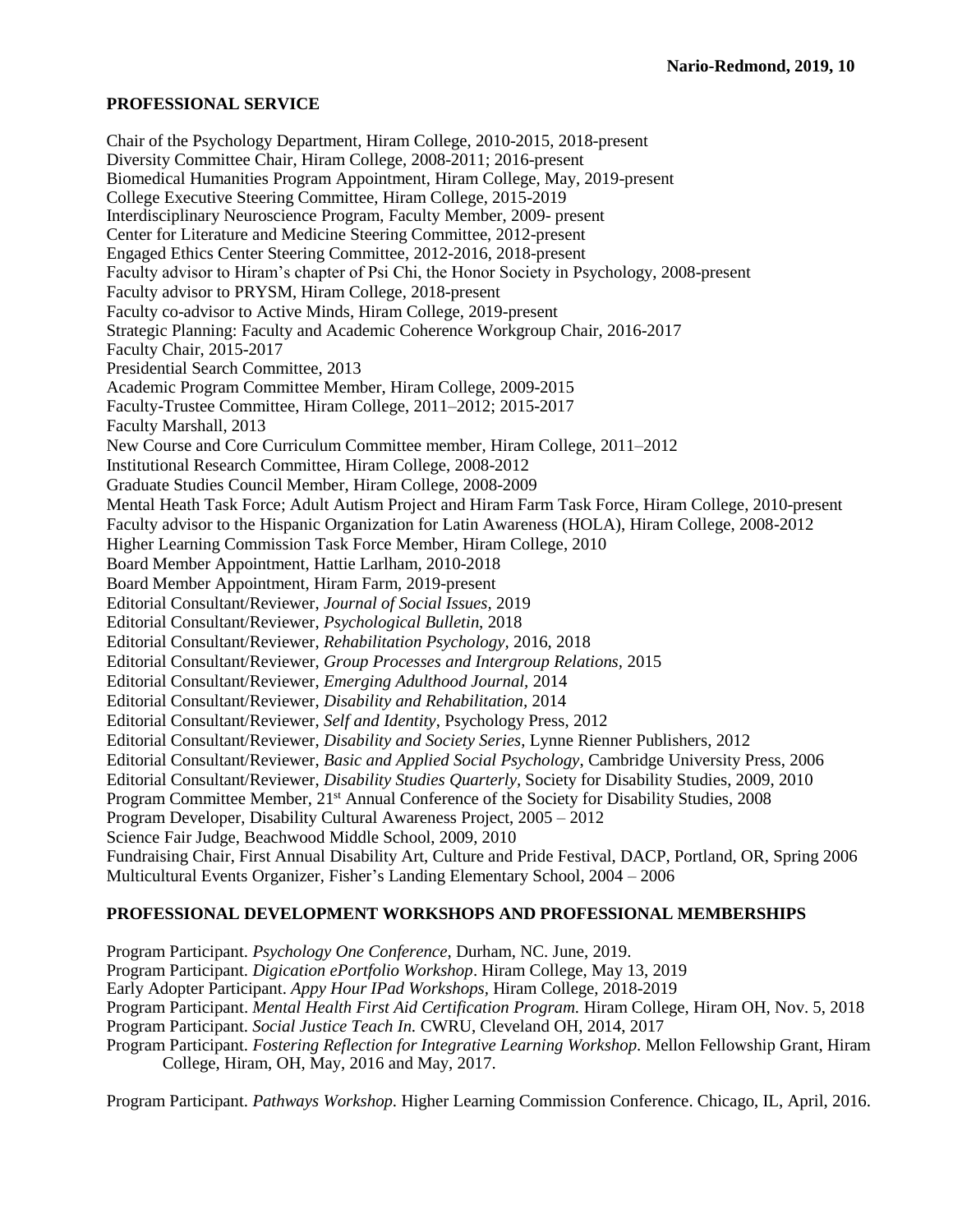- Program Participant*. An Interactive Introduction to Faculty Development: Reshaping the Focus on Disability Services.* AHEAD Preconference Workshop, Minneapolis, MN, July, 2015.
- Program Participant, *Second City Disability Studies in Education Conference,* Chicago, IL, March, 2015
- Invited Participant. American Psychological Association (APA). *Leadership Institute for Women in Psychology***.** Washington, DC. August, 2014 and March, 2015.
- Program Participant. *Stanford One Conference*: *Pedagogy in General Psychology*, Stanford, CA. July, 2014.
- Program Participant. *Simi Linton Faculty Seminar. Integrating Disability Studies into the Academy: Curricular and Extra Curricular Imperatives.* Hiram College. October, 2013
- Program Participant. *Women with Disabilities in STEM Education Workshop.* American Psychological Association, Washington, DC. October, 2012.
- Program Participant. *Mental Health in Emerging Adulthood: Understanding and meeting the needs of this distinct age group.* Fifth Annual Society for Emerging Adulthood Conference, Providence, OH, October, 2011.
- Program Participant. *Vulnerable Populations Topic Seminar.* Fifth Annual Society for Emerging Adulthood Conference, Providence, OH, October, 2011.
- Invited participant. *Faculty Seminar on Liberal Education*. Transylvania University. Lexington, KY, June, 2010
- Program participant, *Structural Equation Modeling: Foundations & Extended Applications*, University of Kansas Quantitative Summer Institute, Lawrence, KS, June, 2009.
- Program participant. *Managing Multiple Roles and Responsibilities: 9th Annual Workshop for Department and Division Chairs. The Council of Independent Colleges*. Cincinnati, OH. Regional, May, 2010.

The American Psychological Society, Divisions 2, 8, 9 and 22 Society for the Psychological Study of Social Issues Society for Disability Studies |

### **INDEPENDENT RESEARCH, UNDERGRADUATE / GRADUATE THESES & CAPSTONE ADVISES**

| 2019-2020  | Independent Research: Campus Mental Health Needs Assessment                                                                                            |
|------------|--------------------------------------------------------------------------------------------------------------------------------------------------------|
| 2018-2019  | Independent Research: The Effects of Perspective Taking on Mental Health Advocacy                                                                      |
| 2017-2018  | Independent Research: The Power of Peers: Students Helping Students in Crisis                                                                          |
| 2017-2018  | Independent Research: <i>Increasing Empathy for Male Victims of Sexual Assault</i>                                                                     |
| 2016-2017  | Independent Research: Affirming Race Identification on Achievement                                                                                     |
| 2016-2017  | Independent Research: Contemporary Manifestations of Ableism                                                                                           |
| 2016-2017  | Independent Research: Disability as Structural Barrier Simulations                                                                                     |
| 2015-2016  | Independent Research: Manipulating Social Identification in Stigmatized Groups                                                                         |
| 2014-2015  | Independent Research: Disability as Impairment Simulations                                                                                             |
| 2013-2014  | Independent Research: Disability Inspiration Porn: Motivations and Consequences                                                                        |
| 2013-2013  | Independent Research: Humor as Positive Intervention to Reduce College Stress                                                                          |
| 2011-2012  | Independent Research: Social Identity as a Foundation for Positive Interventions                                                                       |
| 2010-2010  | Independent Research: Inspiration as a Source of Paternalistic Prejudice and Helping                                                                   |
| 2010/2015  | Independent Research: Synthesizing/Extending Disability Prejudice Research                                                                             |
| 2008-2012  | Independent Research: Emerging Adulthood Project                                                                                                       |
| 2003/2004  | Independent Research: Self and Identity                                                                                                                |
| Fall, 2017 | Holly Knight, "Professional contact affecting attitudes toward male and female sex offender."<br>Christian Maner, "Motivation for Body Modifications." |
|            | Keegan Williams, "Supplementing Empathy: Focusing on Mobilization for Disadvantaged."                                                                  |
| Fall, 2016 | Miranda Mims, "I Know I Can: Affirming the Black Education Experience at White Colleges."                                                              |
|            |                                                                                                                                                        |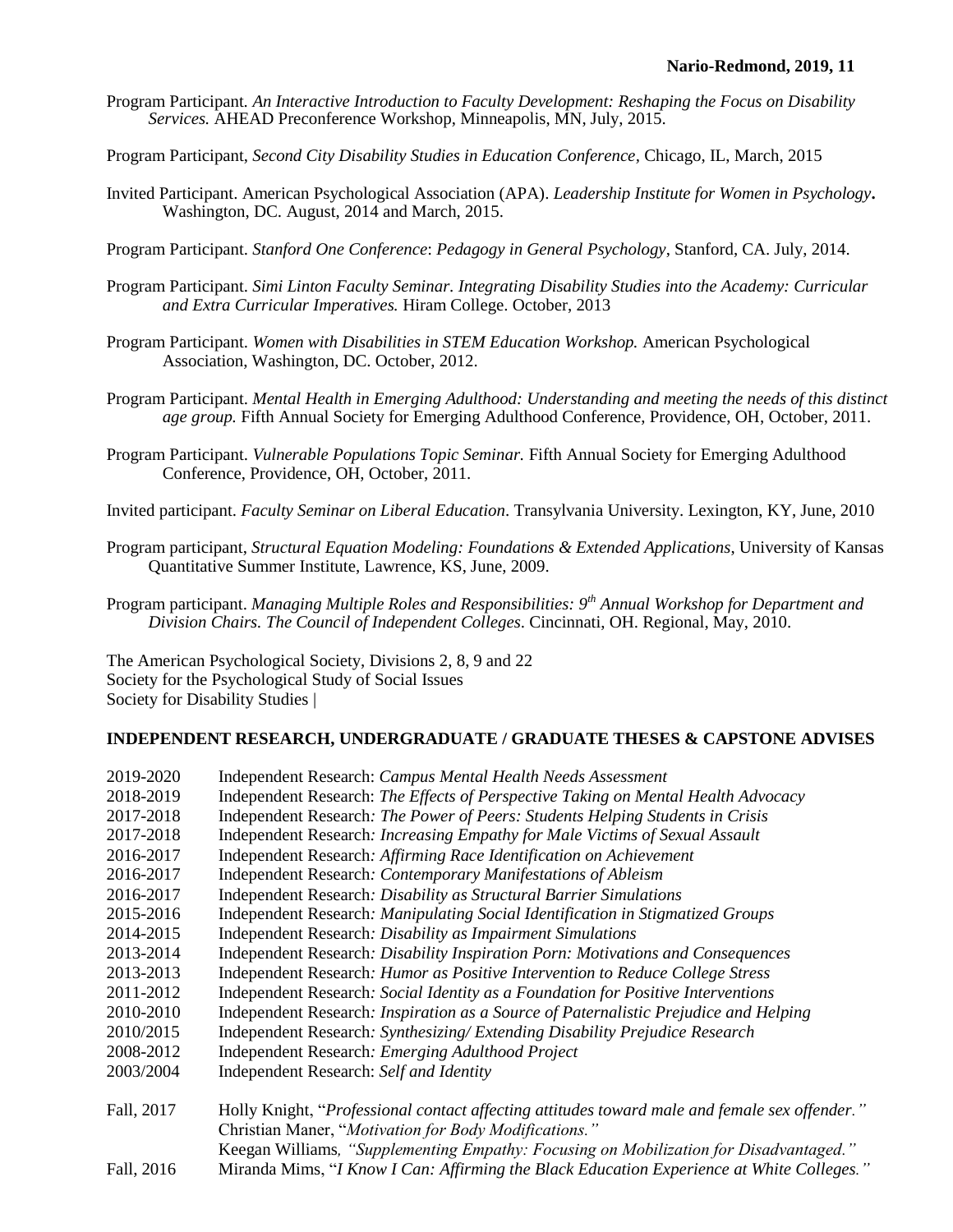# **Nario-Redmond, 2019, 12**

|                 | Zachary Cairns, "Enhancing Support for Social Change Using Disability Simulations."<br>Reginia Satayathum, "Changing the Asexuality Stereotype about Disabled Men and Women."                                                                                                                                                                                                                                                                                                                                                                                                                        |
|-----------------|------------------------------------------------------------------------------------------------------------------------------------------------------------------------------------------------------------------------------------------------------------------------------------------------------------------------------------------------------------------------------------------------------------------------------------------------------------------------------------------------------------------------------------------------------------------------------------------------------|
| Fall, 2015      | Angela Cobb, "Masculine Gender Expression and Sexism in the Lesbian Community: Predicting<br>the Black Sheep Effect."<br>John Montello, "The Impact of Racial Composition and Athletic-Team Identity on Group<br>Cohesion in Sport."<br>Alexandra N. Wilcoxon, "The Effects of Transgender Identification: Externalization vs.<br>Internalization of Stigma."<br>Paige Zeigler, "Stigma against Anorectics: Death Anxiety and Causal Attributions."                                                                                                                                                  |
| Fall, 2014      | Kaylie Titus, "How the Language in Television and Magazine Constrains American Female<br>Athlete's Ability to Serve as Inspirational Role Models for Female Viewers."                                                                                                                                                                                                                                                                                                                                                                                                                                |
| Spring, 2014    | Amy C. Leggiero, "What are the Implications and Costs of Intimate Partner Violence to an<br>Employer and What Actions Can be Taken to Develop a Solution?"                                                                                                                                                                                                                                                                                                                                                                                                                                           |
| Fall, 2013      | Jessica Anderson, "Inspiration, Personal Strivings, & Guilt as a Function of Self-Esteem."<br>Ariel Moreira, "Enhancing New Social Identity: The International Students Study<br>Chelsea McGowan, "Identifying as an 'Alcoholic/Addict' and Relapse."<br>Le'Asia Allen, "Self-affirmation on the Academic Outcomes of LGB in Gay Straight Alliances."                                                                                                                                                                                                                                                |
| Fall, 2012      | Megan Adams, "Revealing the Bully behind the Keyboard: Anonymity and Need for Power as<br>Predictors of Cyber-bullying Behaviors."<br>Katelyn Kluk, "Lie Detection: Emotional Intelligence and Instruction Set on Accuracy."<br>Daelyn Rock, "Law School Admission is more than the LSAT: Grit and Self-efficacy Predict Law<br>School Success.<br>Susanna Wong, "The Effects of Humor Appreciation and Laughter on Depression, Anxiety, and<br>Perceived Stress."<br>Steven Zivoder, "The Effects of Athletic Identity and Participation on Life Satisfaction following<br>a Season-Ending Injury." |
| Fall, 2011      | Tom Ball, "Gay Identity and Body Esteem: The Mediating Effects of Self-Stereotyping."<br>Dobromir Gospodinov, "The Effects of Disability Simulations on Attitudes, Empathy and<br>Psychological Distress."<br>Zachary Ott, College Admissions: A Study of Facebook Comment Feeds on Selection Decisions."<br>Jontaya Culpepper, "Colorism in the African American Community: The Effects of Skin Tone and<br>Dialect."<br>Joshua Erb, "Reducing the Attractiveness of Gang Membership for At Risk Middle Schoolers: An<br><i>Exploratory Intervention.</i> "                                         |
| May 2011        | Robin Graves, "You sure are pretty for a dark skinned girl: A look into colorism and beauty<br>standards amongst African American Women."                                                                                                                                                                                                                                                                                                                                                                                                                                                            |
| Dec 2009        | Joan Seidel, "An interdisciplinary exploration of nurses' attitudes & beliefs regarding influenza<br>vaccination."                                                                                                                                                                                                                                                                                                                                                                                                                                                                                   |
| <b>May 2008</b> | Tami Setlock, "Deinstitutionalization: Case studies exploring benefits, costs and challenges."                                                                                                                                                                                                                                                                                                                                                                                                                                                                                                       |
| May 2005        | Kasmira Brough, "Disability Prejudice from a Terror Management Perspective."<br>Elissa Molloy, "Professors' Perceptions of Learning Disabled Students."                                                                                                                                                                                                                                                                                                                                                                                                                                              |
| Aug 2004        | Caitlin Wood, "Automatic activation of disability stereotypes."                                                                                                                                                                                                                                                                                                                                                                                                                                                                                                                                      |
| May 2004        | Olivia Lindly, "The predictive value of weight group identification on intergroup attitudes,<br>identity enhancement strategies and psychological well-being."                                                                                                                                                                                                                                                                                                                                                                                                                                       |